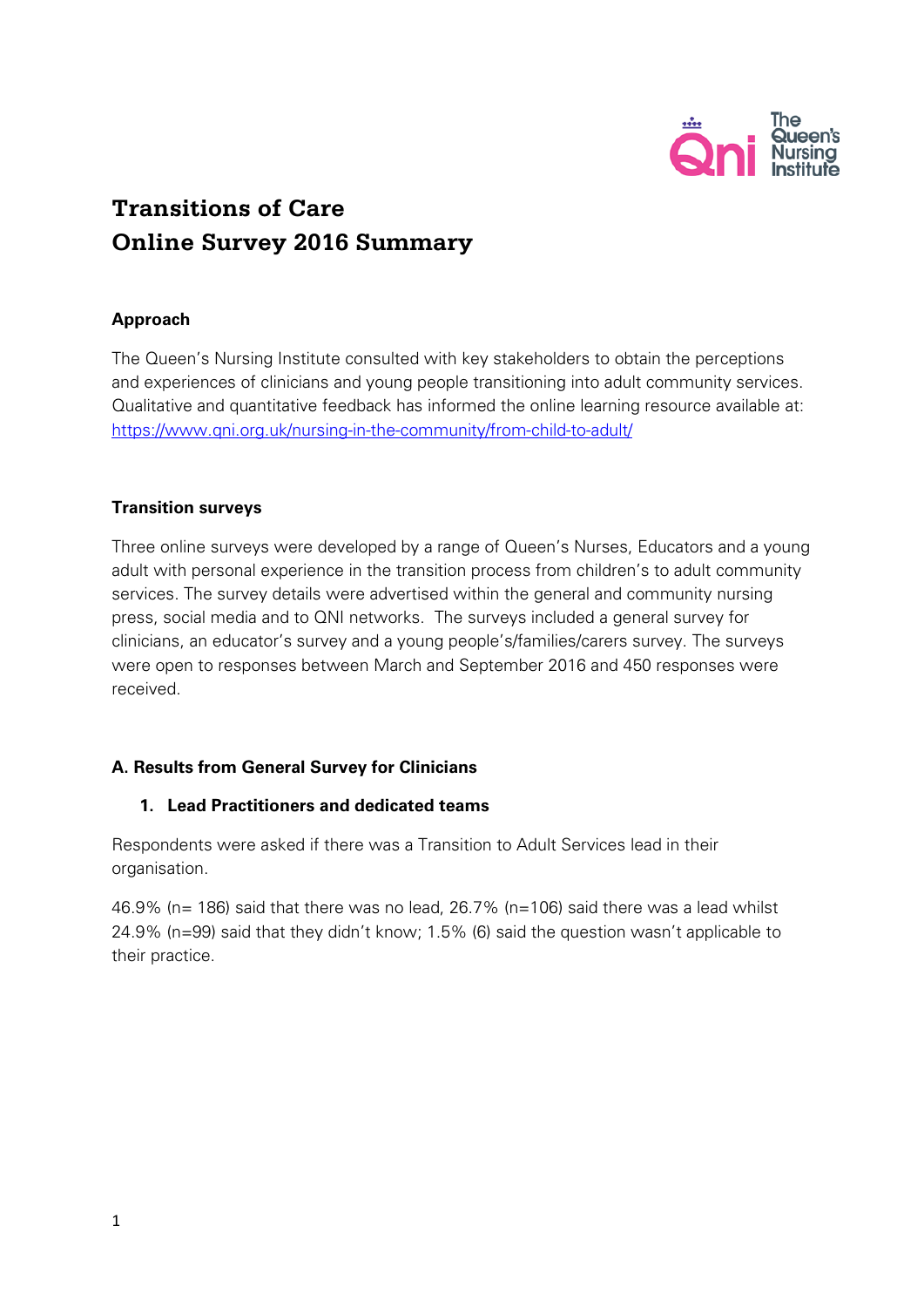

## Comments included:

*"There are specialist nurses and allied professionals with experience in this field. I don't think there is a designated lead in adult community services but there may be in the children's sector." (Clinical Nurse Specialist for Safety and Quality)*

One respondent said that they have a Quality and Safety Lead role within an NHS Community Health Trust, who links with children's services when a young person is transitioning onto adult caseloads:

*"There is support for District Nurses and Allied Health Professionals who are admitting patients onto their case load. We link with the Children's and families Quality and Safety lead to standardise an approach as a community and Trust."*

Respondents were asked if there were keyworkers in their teams who have sole responsibility for working with young people.

54.7% (n= 217) said there was no keyworker in the team who had sole responsibility, 40.6% (n= 161) said they had a key worker,  $3.3\%$  (n= 13) responded that they didn't know and 1.4% (n= 5) said that the question was not applicable to their practice.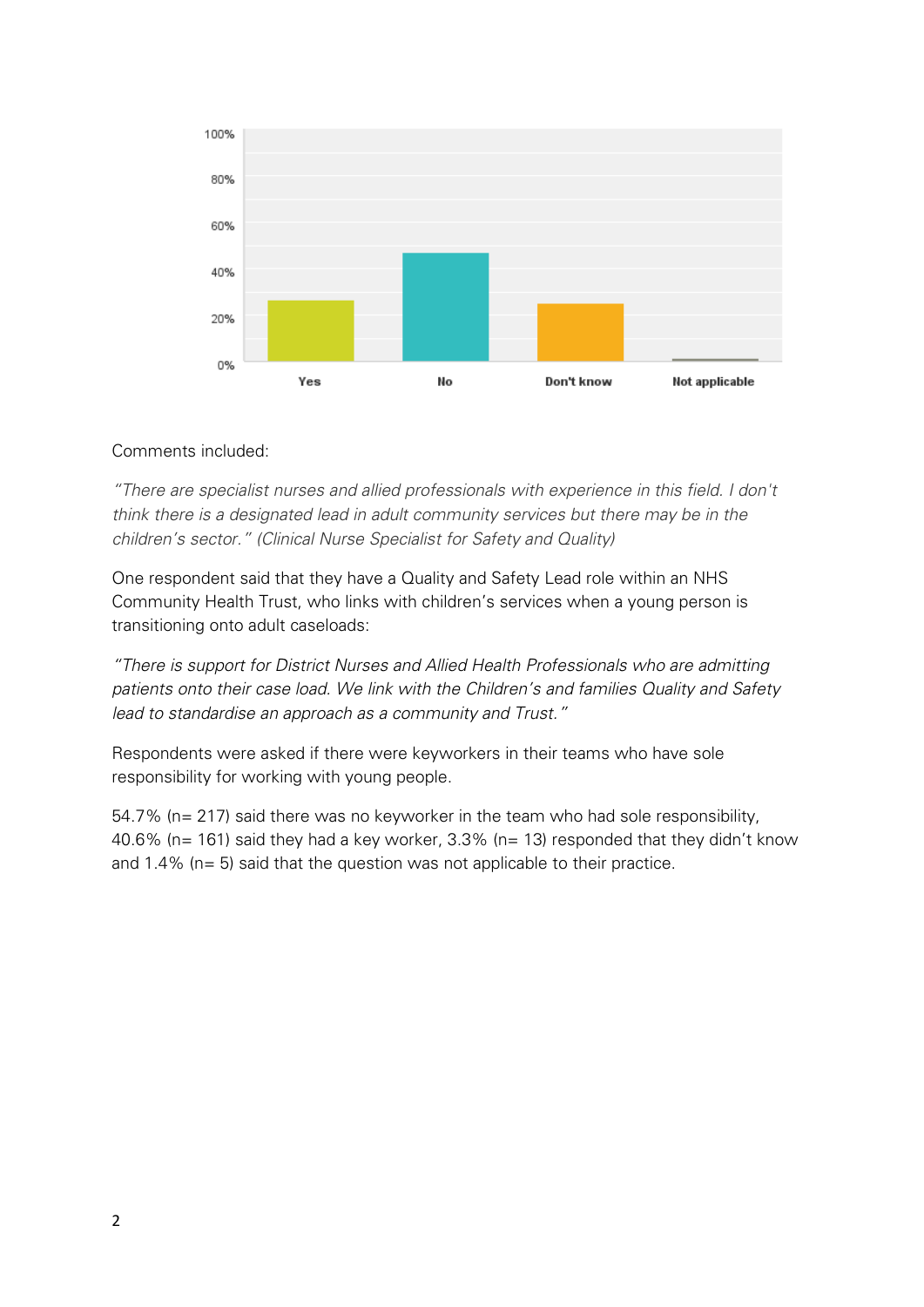

A Transition Service Lead nurse from an Acute NHS Trust commented:

*"We have a business case approved in principle by commissioners. There will be three employed keyworkers for patients with complex long term conditions. Key workers for other specialities will need to be identified within the current service structures." (Transition Service Lead Nurse)*

*"As community nurses we support adults over the age of 18 with health and social care needs, access to services and support patients and their carers. Our role mainly encompasses reacting to referrals received through our single point of contact, largely following up care requests received from acute hospital care." (Community Staff Nurse)*

#### **2. Transition Policy**

Respondents were asked whether there is a Transition to Adult Services policy in their organisation. 35% (n= 139) responded No, 28.7% (114) responded Yes, 34.8% (n= 138) didn't know and 1.5% (n=6) said this question was not applicable to their practice.

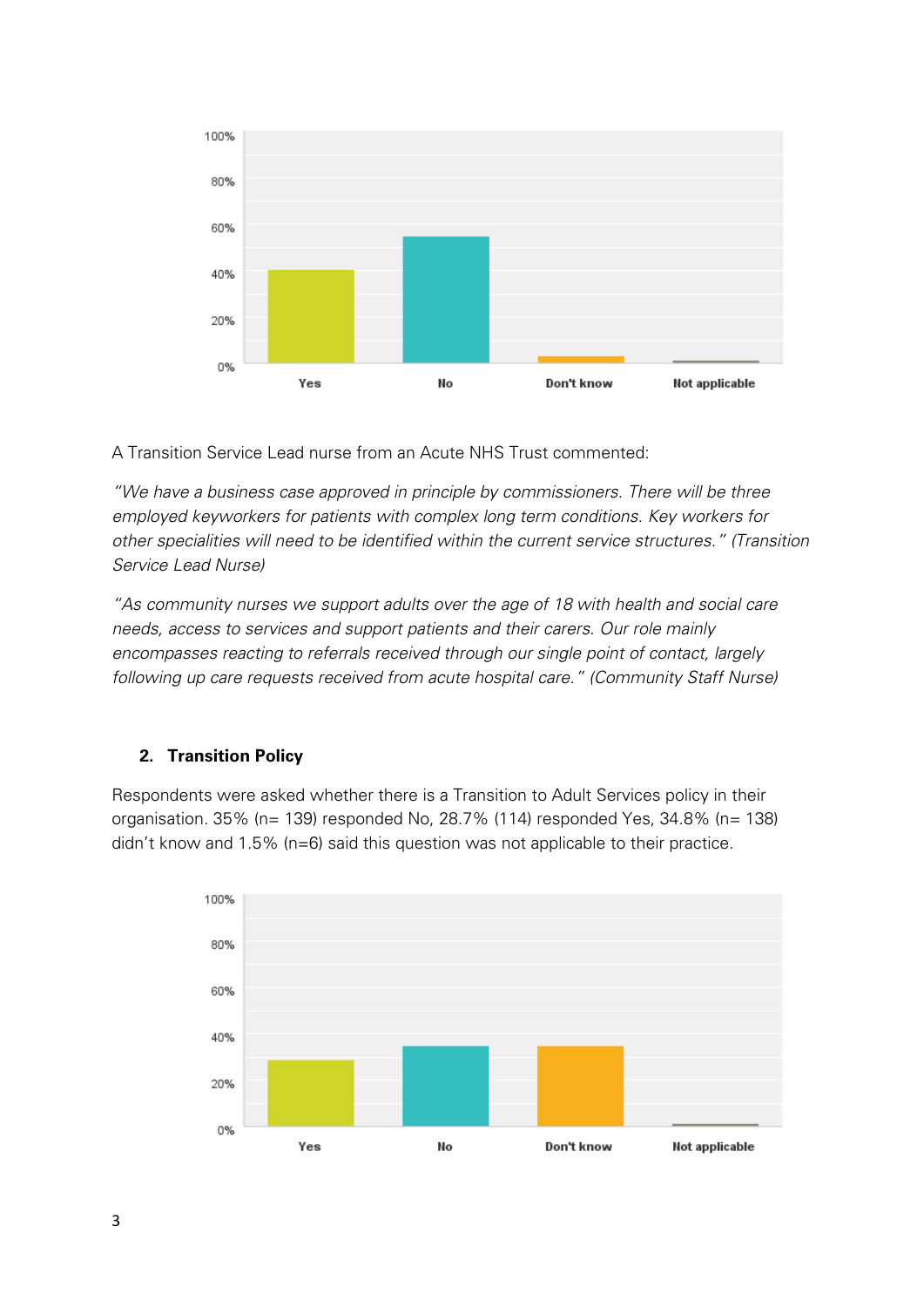Comments made to this question include:

*"Believe a policy was implemented a few years ago as the acute sector often faced issues with patient 16-18 and where to place them so a policy was put in place but not one for the community setting." (District Nurse Student)*

*"I have searched and not been able to locate one. I do not think there is such a policy at present but there is certainly a need for one." (District Nurse)*

*"We have developed in the past jointly with social care but it has not been updated according to organisational changes." (Children's Nurse Consultant, Community NHS Trust)*

# **3. Training**

The survey asked if their organisation provides specific staff training on Transition from children's to adult services.

70.78% (n= 281) respondents said no, 11.59% (n= 46) said yes, 16.12% (n= 64) said they didn't know and 1.51% (n= 6) said the question wasn't applicable to them.



Comments to this question included:

*"We have a professional engagement team and we work with clinical experts to provide a portfolio of training which includes motivational interviewing, communication skills as well as hosting a 'learnzone' environment for professionals and we provide training tools and resources on well-being, holistic needs assessment care and support planning, guides to completing treatment summaries and top tips on key specialist areas like consequences of treatment and much more." (National Programme Lead Cancer Treatment and Recovery, Voluntary Sector)*

The respondents who said they did receive training from their organisation were asked who provided this training and did they feel it was useful to them. Comments included:

*"I think the providers are external. I have been to external training specifically put on by hospices which has been very good. The in house training is trying to cover transition for all*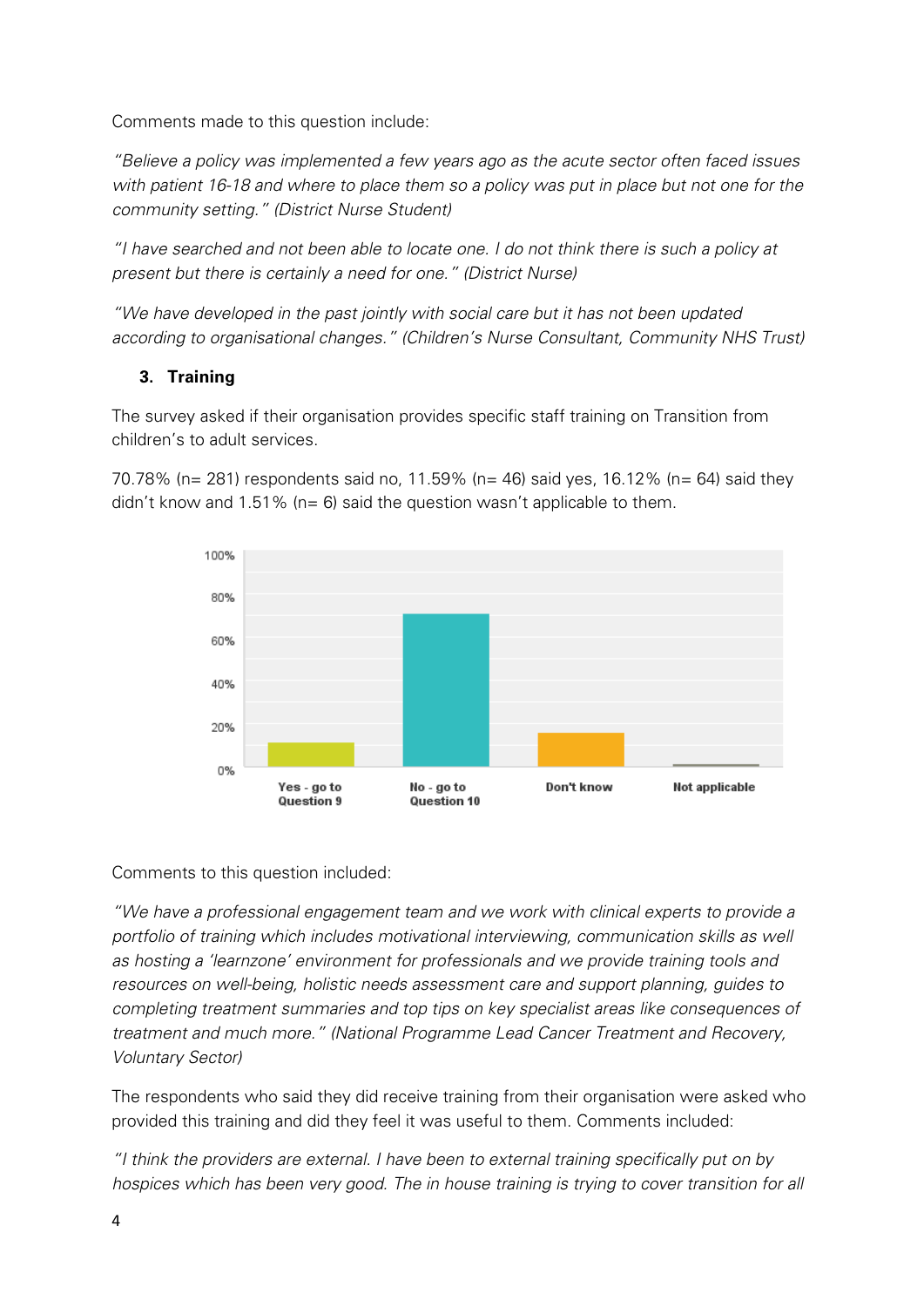*services (physio, social services, nursing) but the children who we see have great needs that are very specific and often palliative but they still need to go through transition. It is not one size fits all." (Children's Community Nurse)*

*"I have gone on various training sessions but it's not always that suitable or relevant to community nursing." (District Nurse)*

The survey asked the respondents who did *not* receive transition training what, if any would they like to see provided. In excess of 270 comments were made. These included:

*"The training should come from adult and child services. Often the child service simply discharges the patient once they get to the adult age and asked the GP surgery to then refer to the adult service. We are then required to summarize all the treatments and management and refer on. The transition should be between child and adult and not be a requirement of GP surgeries to manage this. The problems involve mental health, diabetes, Paediatric, cystic fibrosis clinics etc." (Advanced Nurse Practitioner/ Manager in General Practice)*

*"Training for all staff around communication, needs of young people and parents, transition guidelines and policies." (Senior Lecturer, District Nurse Programme)*

*"Clear guidance on the transition policy and best practice on how best this can be followed. Transition is not always seen as a priority and young people are often waiting for an allocated worker in adult services for a considerable length of time due to capacity issues." (Senior CAMHS Practitioner)*

# **4. Skills**

The survey asked what skills are needed to support young people on their caseload. Over 350 comments were received and almost all spoke about the need for good communication skills, including:

*"Communication skills especially re engagement, knowledge and understanding on what may influence this age group, training on use of social media and apps etc." (Young Persons Diabetes Specialist Nurse, Community NHS Trust)*

*"Communication skills - There are often needs for advocacy support and also challenging decisions by other professional organisations. Communication needs to be adapted according to work with young person and their parents. Assessment skills-determining the needs of the young person and family to judge level/type of transition support needed." (Transition Worker, Social Enterprise)*

*"Effective communication, understanding of key challenges for client group, awareness of Multi-Disciplinary Team members involved for advisory/sign posting." (District Nurse)*

*"Community staff requires knowledge of legislation, local and national systems and processes and excellent communication skills. Flexibility and ability to work across boundaries." (District Nurse)*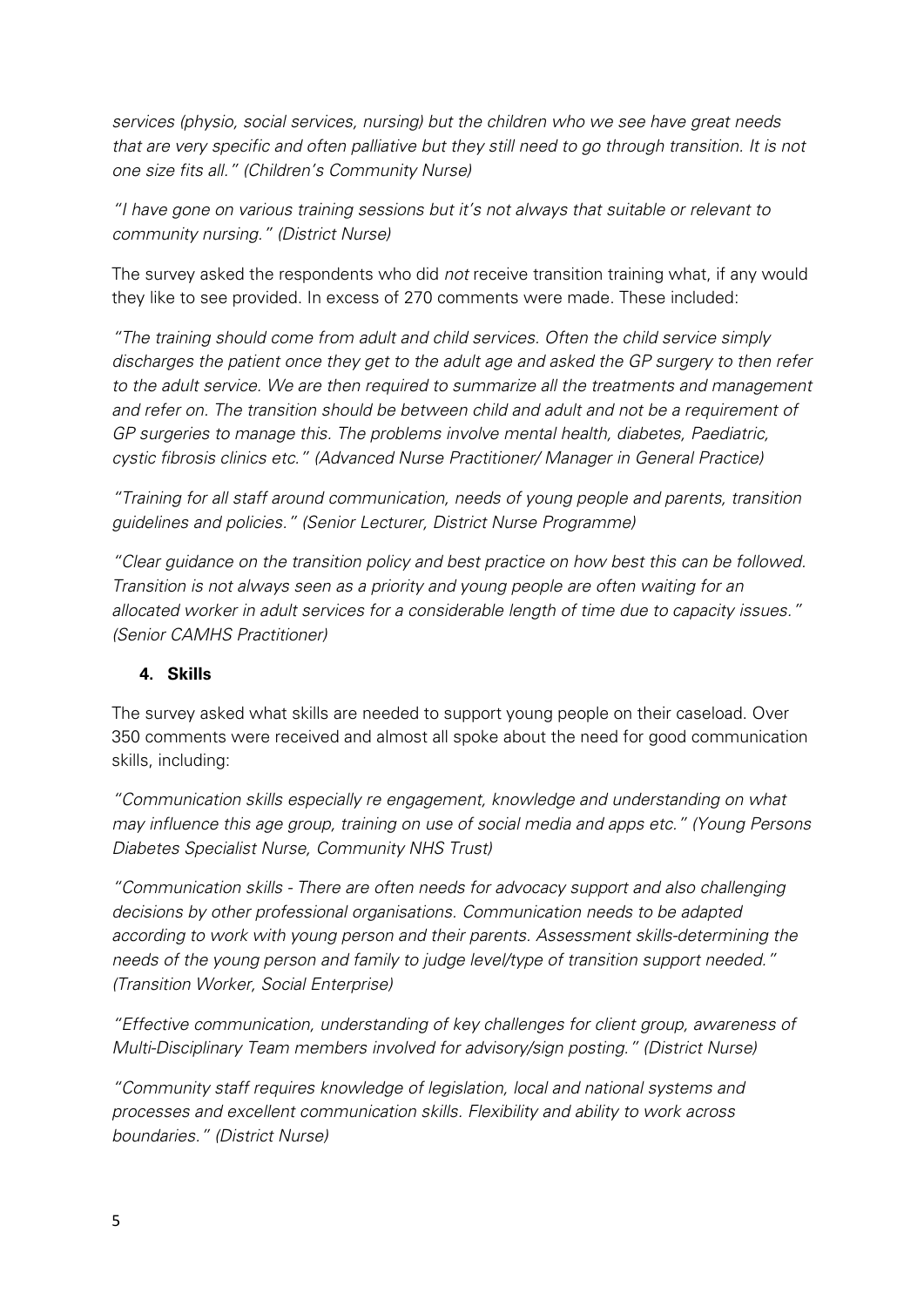*"We have to understand how they will access the adult community services they are likely to need. We need to link in with key professionals to give the teen and their family knowledge and information re who to turn to. We need to provide current information re the teen's health needs to adult services. We need to do joint visit(s) with the District Nurse to help to provide a smooth transition. Equipment needs/ordering and change in provision needs to be addressed. Need to address training needs of District Nursing service." (Community Children's Nurse, Community Health NHS Trust)*

*"I don't currently have a caseload but in terms of nurturing the development of those who will be caseload holders, I would suggest the following: awareness of the emotional challenges for teens such as family and friends dynamics, body image, fears about work/college, peer pressure, they are experiencing alongside transitioning from one service to another ~ exploring different ways of communicating such as texting ~ building networks*  with specialist services such as for diabetes and with colleagues who have developed some *expertise in this area." (Lead Transition Nurse Specialist, Community Health NHS Trust)* 

*"Knowledge of the wider range of services that may have been or still involved in the patients care that may not be 'typical' to an older, housebound patient. Up to date clinical skills for any health needs and knowledge of local services and charities in the geographical area. A friendly and approachable manner." (District Nurse)*

# **5. Transfer Summaries**

Respondents were asked if transfer summaries were provided by/to their service to give key information about the young person who is transitioning.

26.2% (n= 104) said No, 49.9% (n= 198) said Yes, 21.7% (n= 86) said they didn't know and 2.2% (n= 9) said that the question was not applicable to their practice.



Despite almost 50% of respondents saying that transfer summaries are provided, many commented that the information that they received did not give an accurate handover of the needs of the young person: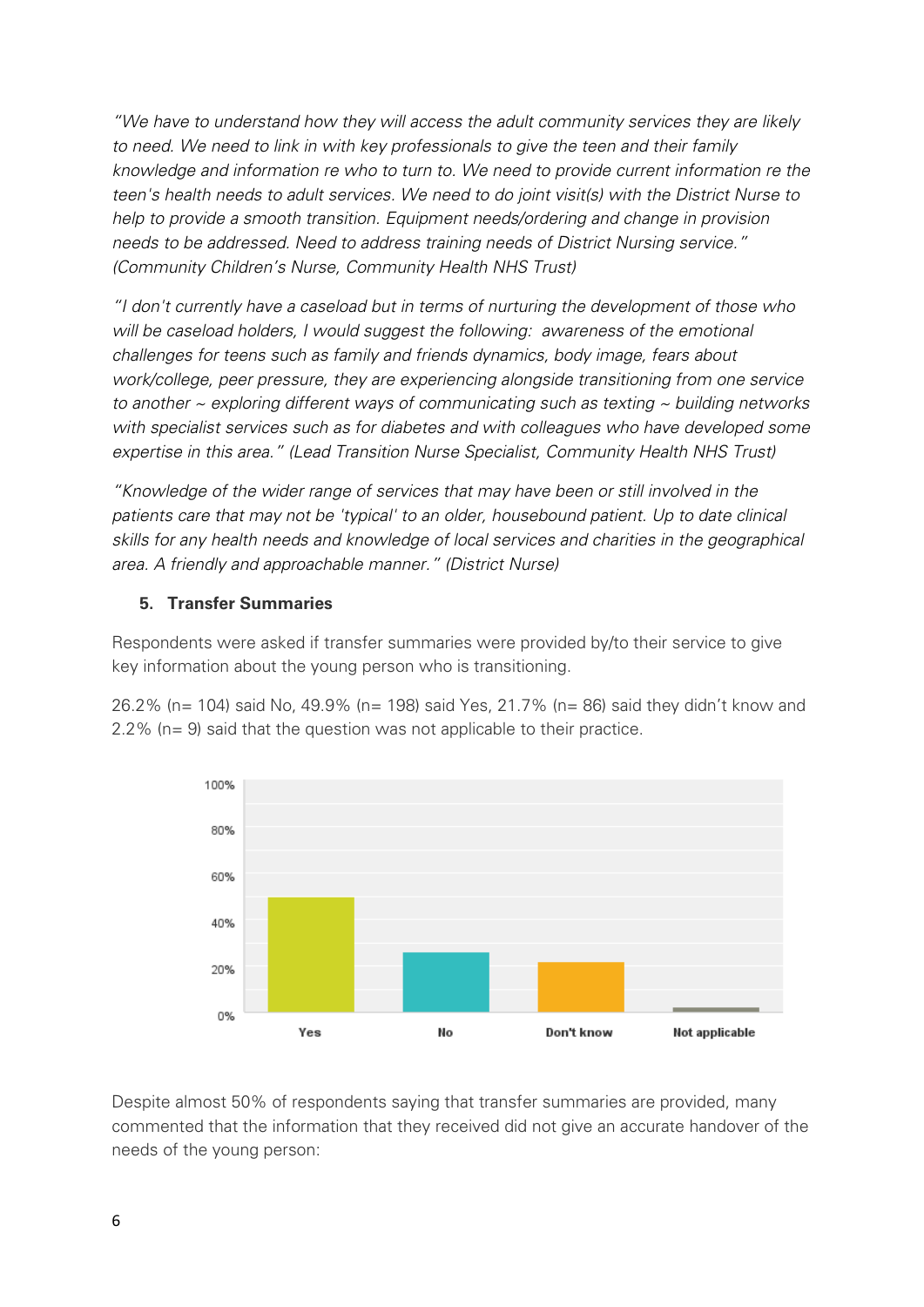*"We provide discharge plans that detail contact details of identified adult services. We do not provide detailed summary of needs as often there are other organisations that hold more detailed information. We may coordinate the transfer of this information." (Transition Worker, Social Enterprise)*

*"On the two occasions younger people have transitioned into my geographical area, all information was sourced from the referral form faxed to our single point of contact. Many details are omitted or incorrect." (Community Staff Nurse, Community NHS Trust)*

Respondents were asked if transitions for young people on their caseload were well coordinated between services to enable the clinician to feel supported in their role.

Respondents answered 29.5% (n=117) No, 24.2% (n= 96) Yes, 10.3% (n= 41) didn't know and 36% (n= 143) felt the question was not applicable to them.



This question generated many comments including:

*"I would indicate yes and no to this answer. My role involves the coordination of such services and therefore this does make a difference to young people. Given I am employed to do this demonstrates there is a gap and often without my involvement the young people and their families will either be left to flounder or transition work commence too late." (Transition Worker, Social Enterprise)*

*"Transitioning to adult continuing care was challenging as their criteria was different to ours and they wanted us to undertake their assessment instead of working with us to complete. Also their service varied very much from ours." (Children's Continuing Care Sister, Community NHS Trust)*

*"In my experience no the transition process in not well coordinated the young person often left without knowing who they are to contact if an issue arises and families are left frustrated." (Staff Nurse, Private Health Care)*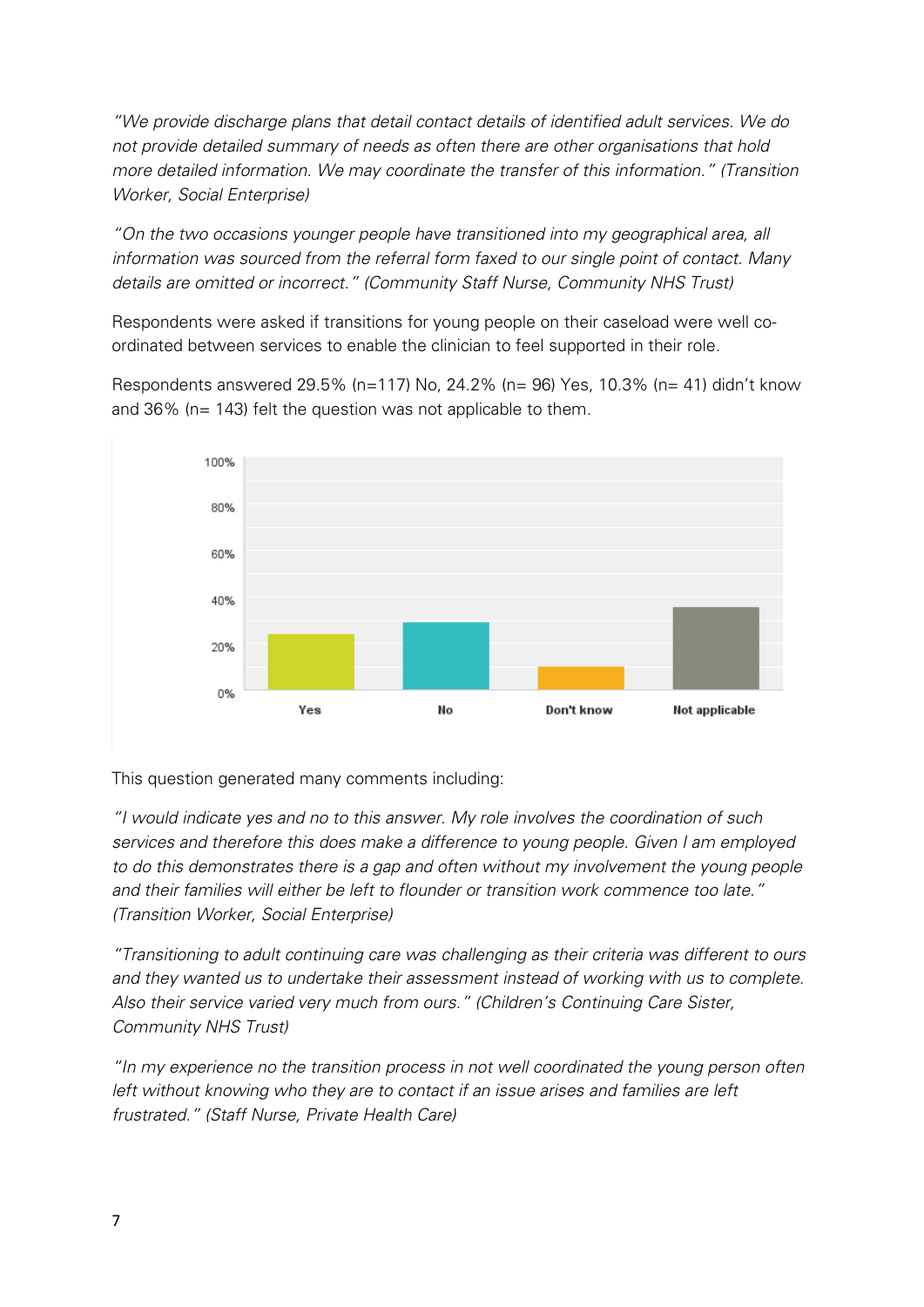*"I work with a number of different hospitals and link with transitional nurse and consultants to ensure good transition. I don't discharge from my caseload until I know everything is in place." (Children's Community Nurse, NHS Mental Health Trust)*

*"It depends on the needs of the young person. I am the only one transitioning in my area*  and it can feel like you are out on a limb. Due to a lack of services within adults it can feel *like the young person is not being supported effectively despite your best efforts. There is a lack of communication at times and there can be duplication of work as a result. Each case we are learning how to improve it." (Transition Manager, Community Health NHS Trust)* 

*"The District Nursing team felt very isolated - no handover from children's services and the family were very unsure that we were competent with our care (funding & reassessment of needs)." (District Nurse, Community NHS Trust)*

# **6. Key Support Areas**

The survey asked respondents in which three areas of Transition did they feel most supported to care for the young person on their caseload. Many respondents said that they had no support in clinical practice, whilst others had more positive comments:

*"Adult transition nurses have got involved very early with children, attending meetings, meeting the family etc. This is fantastic!"*

*"Where there has been effective communication between all professionals/ services working with the young person. Some families are happy to be in the community rather than in hospital" (District Nurse, Community NHS Trust)*

*"Having an IT system which shared information and good support by GP"*

The survey asked what three areas gave most concern when caring for a young person on the caseload who is transitioning from children's services to adult services. More than 350 comments were received to this question and the feedback includes:

*"Lack of experience in caring for young people - fear of unknown." (District Nurse, Community Health NHS Trust)*

*"Lack of continuity of a lead professional for the family to go to in the community." (General Practice Nurse, GP Surgery)*

*"Acknowledgement that young people are at different developmental stages and some require longer and better supported transition." (Sister, Community Health NHS Trust)*

*"Inequality and inequity depending on young person's condition, e.g. Cystic Fibrosis usually there is a smooth and well organised transfer compared to the problems that arise when transferring the care of a young person with multiple complex conditions."(Clinical Nurse Manager Children and Young People, NHS Acute Trust)*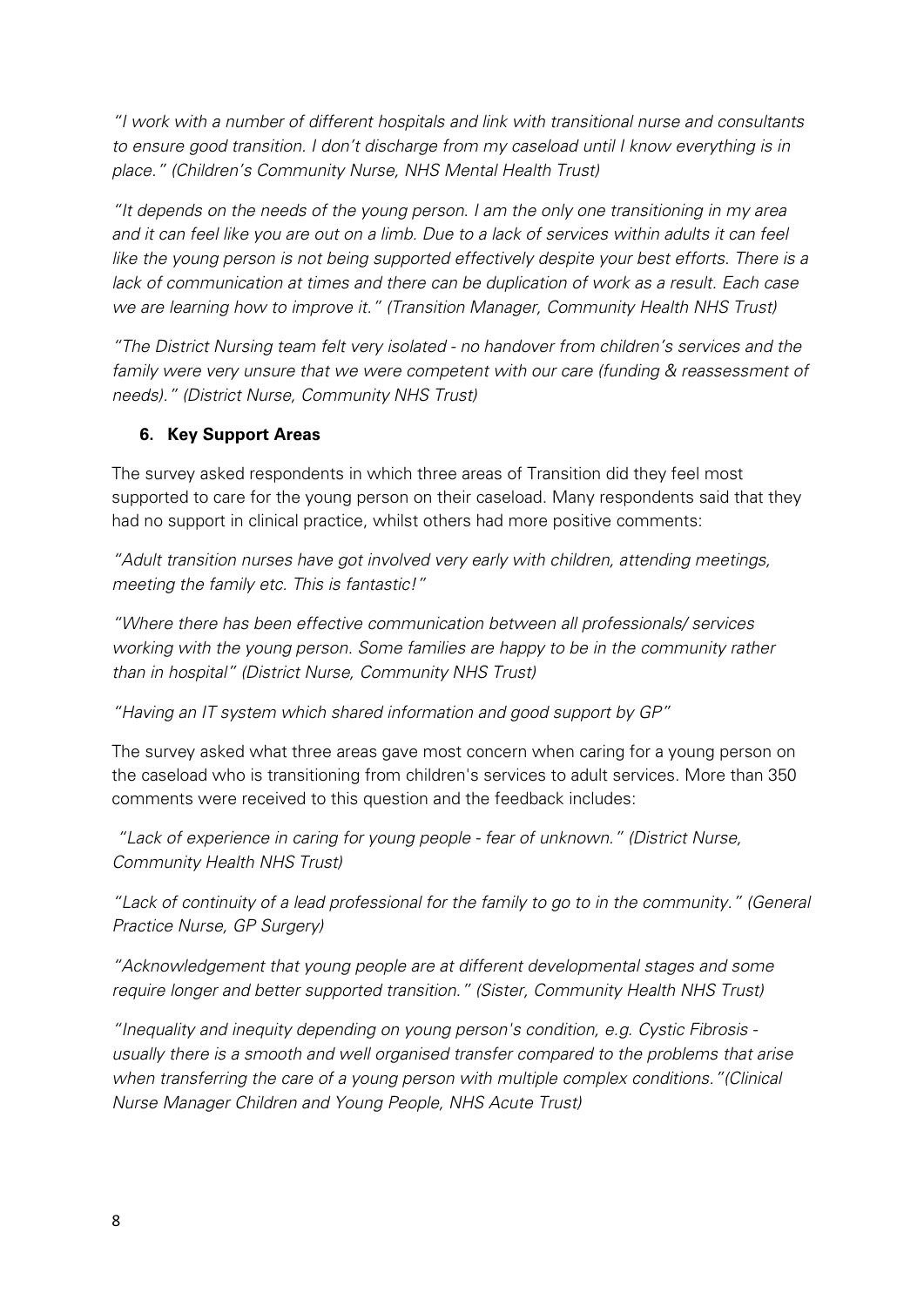*"Lack of 'ownership' - falling between professionals i.e. a child worker, an adult worker and a transition worker all involved with no individual leading." (District Nurse, NHS Community Health trust)*

*"Criteria for secondary care are sometimes different in adults compared to paediatrics. For example, a child with asthma will be under the Paeds respiratory team for monitoring and treatment at a lower threshold to an adult. Thus sometimes you have to transition to Primary Care / GP's. The repeated concern is that the patient will fail to engage with adult services and will be lost to follow up." (Paediatric Respiratory Nurse, NHS Acute Trust)*

*"An alarming number of patients tell us they have no idea what is happening with their transition. One typical response from a 16 year old I spoke to today: "I haven't transitioned yet but I don't have a clue what to expect and have no idea when it's happening". More information is needed in advance, to give patients time to process and learn about changing environment / expectations." (Young People's Officer, Social Enterprise)*

# **7. Gaps in the Process**

The survey asked if the clinicians felt there were any gaps in the transition process when a young person leaves or is placed on their caseload. A selection of comments from the 250 received include:

*"Main concern is that they are poor attenders and in adult services we are limited in the time available to chase up and provide more accessible services."* 

*"Adult community nurses do not carry out the same role as us and so sometimes find there are gaps where there are things we would normally do for a family that District Nurses don't have capacity for." (Community Children's Nurse, Community Health NHS Trust)*

*"Huge gaps - the Young Person just "appears" without any support to them, the family or community services. There is no support with this from our community Trust – The General Practice Nurses struggle as well" (District Nurse, Community Health NHS Trust)*

*"Equipment issues where children's services provide different equipment with funding and adult services don't have the same funding." (Community Matron, Community Health NHS Trust)*

*"Sometimes the family are so good looking after their children who have complex needs that the families are not known to any community nursing services but because they have become harder to mobilise or become harder for the family to manage as they have become adults they could do with support in adulthood but it is very difficult to identify these children." (Community Children's Nurse, Community Health NHS Trust)*

*"There are huge gaps. Some children have very complex needs and require ongoing support from multiple teams. I think parents feel there is a big jump in terms of the support and services available and things very much seem on a 'as required' basis. These children need ongoing support and these families require emotional support as well as nursing support and advice. It seems some adult services find it difficult to know how their role fits in to the*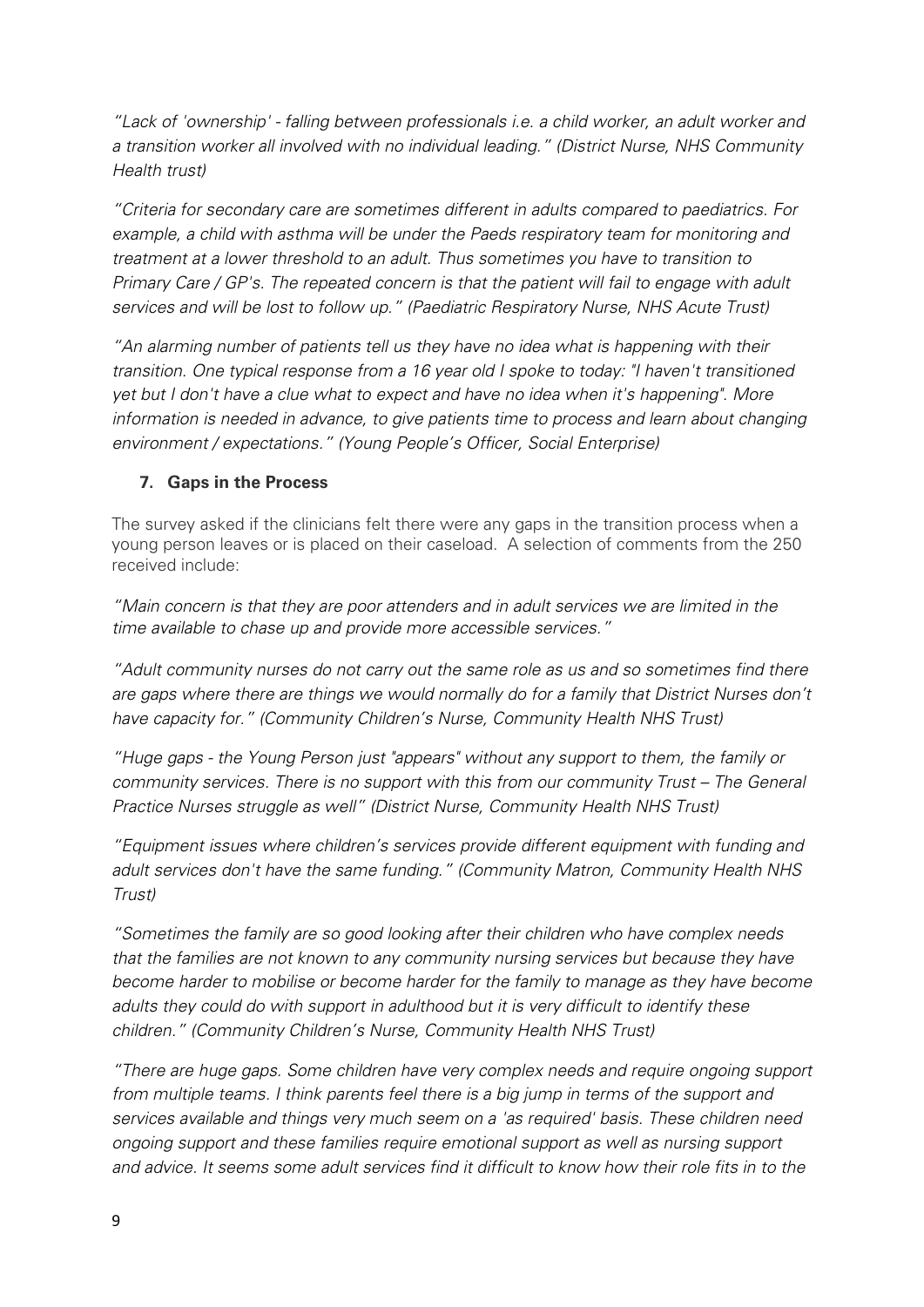*bigger picture. Other services simply will not see a young person unless a specific need comes up, i.e. they develop a pressure sore". (Children's Community Nurse, Community NHS Trust)*

*"The varying ages of when a service transitions and accepts services, i.e. could be 16 or 18, in some case they may go from 16-18 with nothing at present or with the incorrect service as there is no designated service, especially mental health. Services unwilling to be flexible with accepting referrals as they are under 18. Lack of community specialist nurses within adult services." (Transition Practitioner, Community NHS Trust)*

*"The family expects the same support and following assessment this may not be assessed as the same level of support particularly as it can be expected for some of the care to be undertaken at the surgery as district nurses see housebound patients which very often these patients are not."*

*"The main gap evident in clinical practice when caring for adolescents initially begins with poor referrals from other services when transitioning into our care, this is compounded by the lack of consultation information available due to sharing of critical information to allow*  for a smooth transition to allow for a continuation of care. There also appears to be a lack in *training and education for community nurses in caring for young adults, resulting in staff learning on the job so to speak." (Community Staff Nurse/CSP Student, Community NHS Trust)*

*"The patient's mother was concerned that in transferring to adult services the carers had to change. The new carers did not have the same ability to respond to a crisis, such as providing immediate suction to the patient. Suitable carers had to be found and trained. The mother found this annoying and did not appreciate the need for the service to change." (Community CNS for Quality and Safety, Community NHS Trust)*

*"To gain a wider understanding of the transition process the respondents were asked to describe one nursing scenario they had experienced when caring for a young person who had transitioned from children's services to adult services and 263 examples were given – a few of these include "Adult continuing care did not assess until 18th birthday, in spite of lots of planning from age 14 in children's services - this caused huge distress for the family." (Nurse Consultant, Independent Sector Provider)*

*"I had a girl with diabetes leaving education and attending college. Hard to transfer on as no attached nurse. Home life hard and family difficult to engage. Expected to just handover to GP as unable to engage others but emotionally hard as she needed continual support as non-compliant with medications". (Operational Lead Nurse, NHS Mental Health Trust)*

*"Young person attended a special school. Most medical needs completed by nursing staff. Supported by Specialist at Regional Specialist Hospital. Needing regular finger pricks for bloods. Family were not trained to do this. Were told by nursing staff in school to go to GP for bloods. GP not happy to do and not their role they said. District nurses won't undertake nor chase the results and send to specialist. I have struggled to find appropriate support for family. They go from complete dependence (not helped by our service) to being left feeling*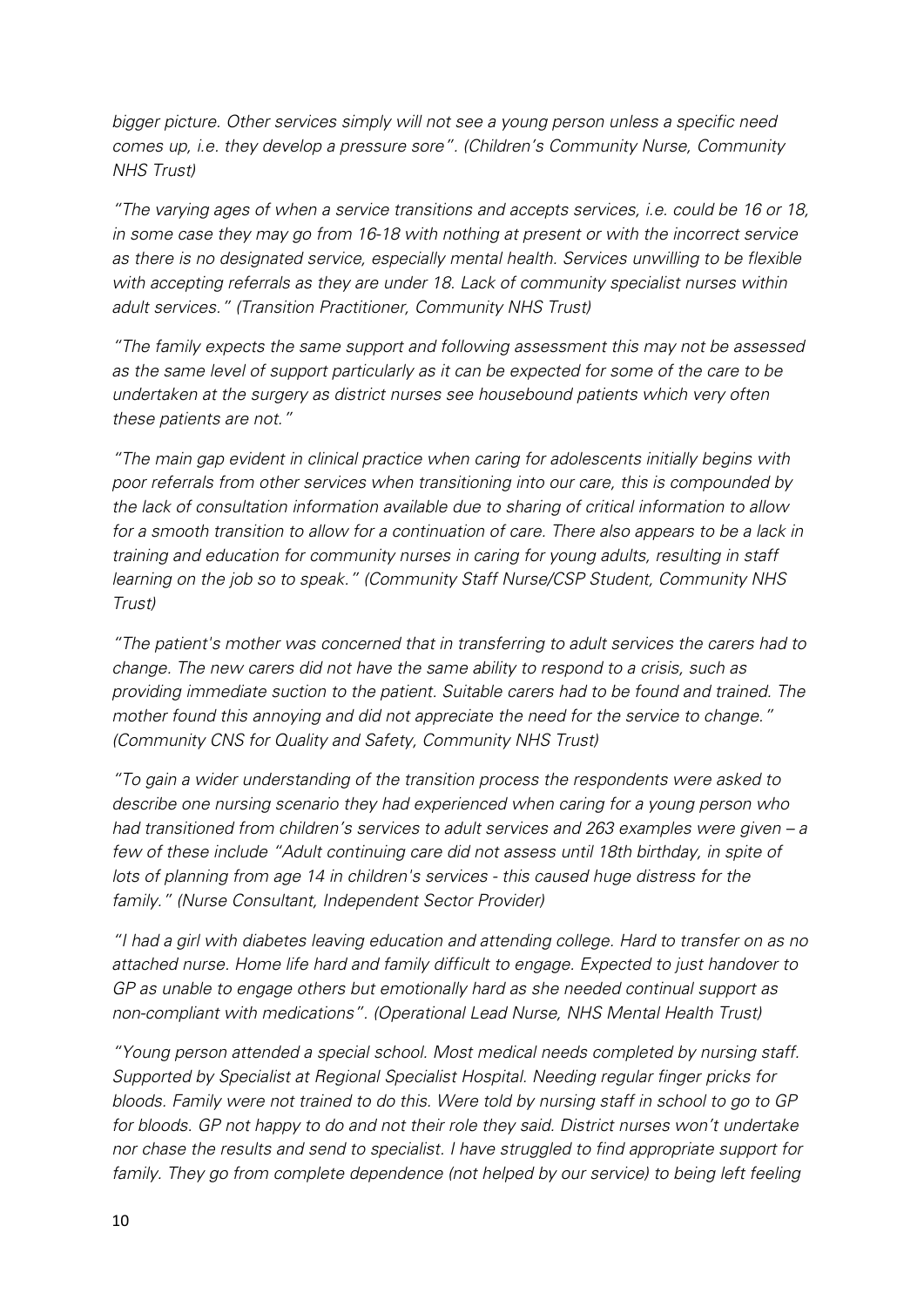*stranded. Would have helped if we looked to transition much earlier on and armed the family with better knowledge and independence." (Senior Sister Community Children's Nurse, NHS Acute Trust)*

*"I have only been involved in a couple of transitions. One that was quite difficult was a young boy that accessed a local short stay unit a couple of times a month. He had cerebral palsy and severe sleep apnoea. Because of this he required a nurse overnight to support his respiratory function and needed regular stimulation. Transitioning to an adult short break unit was challenging as they would not fund a nurse overnight as it was felt he could be supporting by their care staff. Family anxious about this decision however we worked with the new unit and a nurse worked a couple of weeks of nights with the care staff to help them get to know him and get to know when to stimulate him when he has apnoea. Adult continuing care criteria different to ours and their involvement was minimal with the family whereas ours were much more supportive and hands on. Transition of health care needs managed by GP." (Children's Continuing Care Sister, Community Health NHS Trust)*

*"Incontinence products which child had had delivered for years not available by adult community services. Children's nurses had time to pop in to deliver continence products and chat with family, whereas adult community services would only visit as a nursing need arises."*

*"Referred male patient for bowel care to community District Nursing team. No real information on how far his Duchenne muscular dystrophy had progressed. No information about family dynamics.* No *information about equipment he was using. Family felt very let down as they had not been prepared for a new team taking over. Supplying equipment to support them was a nightmare. No information about planned respite." (District Nurse, NHS Acute Trust)*

*"The most recent was a young lady with cerebral palsy who was being well looked after by her family. We thought that it would be an easy transition to adult services, just to the district nursing team for care of her gastrostomy but because she was going to college and had "health needs" she had to go through continuing health care in adulthood to get the funding for her residential placement. We were unaware that this would happen and it has been a rush to try to get this sorted out by the District nurse who had it sprung on her." (Children's Community Nurse, Health Board)*

*"The transitions where communication and hand over has been planned well in advance and helped with transition, staff are keen to interlink with children services as often young person is very dependent for all care and may be unable to voice own needs so have needed to work closely and build relationships with family members. Also applied when young man went into respite care and community nursing asked to get involved regarding tissue viability." (Community Nursing Clinical Lead, Community Health NHS Trust)*

*"Young person with cancer transitioned from child health to adult health. I was given minimal information by hospital and young person's knowledge was poor. Difficulty working with parents who wanted all information regarding young person but consent not given by the young person to discuss. With young person's permission worked with GP, district nursing service, school nursing service and Macmillan to establish services appropriate for*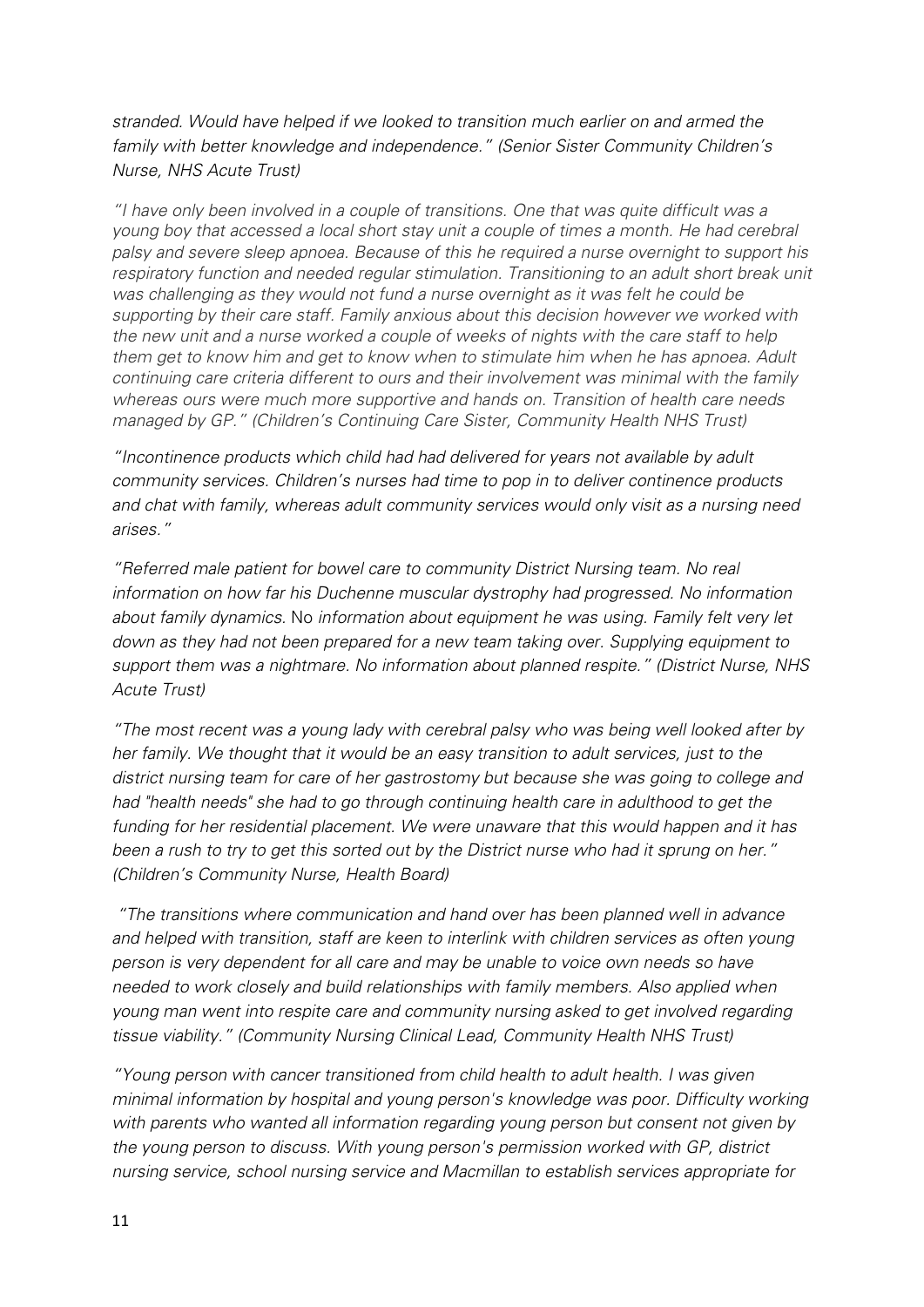*the young person and support for parents. Positive outcome." (District Nurse Practice Teacher, Community Health NHS Trust)* 

*"A child with complex needs living very rurally who attended tertiary centre and main consultants based at tertiary, would now require district nursing involvement and CCN team understanding who would be the appropriate consultant in adults to take lead role. Also the need for A/E to have an action plan in place if the young person presented acutely ill and requiring quick and prompt action by medical staff to prevent ICU admission. After lots of conversations instigated by the CCN team an acute adult consultant listened and understood the issue, devised an emergency plan which when tested worked well. Parents were confident that in an acute episode their child would be looked after appropriately and safely now that the children's ward safety net had been removed." (Team Leader Children's Community Nursing, Community Health NHS Trust)*

*"A child who we started to fill in the paper work for transition, this caused the mother great anxiety so needed to be done slowly. These were then sent but appeared to get lost but did they? The adult services did not appear to want to engage until nearly her 18th birthday. she was a very complex child and 2 months on we are still working through problems as the adults could not give the care we did, needed training did not know who was meant to be doing what etc." (Senior Respite Nurse, Community Health NHS Trust)*

*"One patient is almost 19 years old, she is a very complex patient and adult services would not complete the CHC assessment prior to her 18th birthday. Therefore the patient does not go to panel until well after their 18th birthday and then there are the negotiations around who pays for what! The patient is now almost 19 years old and remains in paediatric services. This is apparently due to a lack of skill in the adult community sector to carry out a CHC assessment and a lack of clinical skills in the community adult sector to care for this young lady." (Trust Transition Nurse Lead, NHS Acute Trust)*

*"I was involved in MDTs where a patient had reached the age of 20 and was transferring to adult community services to continue support with cerebral palsy and respiratory issues. The patient has a life-limiting condition. The patient's mother was hostile during these meetings as she felt frustrated by the poor transition. She did not appreciate the need to change services due to funding and age limits. The patient could not remain with children's' services or continue to attend his specialist day centre. Many heated discussions took place between the mother and AHPs at these meetings. The mother would often decline any input from DN team, stating that she did not feel we could help and she could manage. All she wanted were supplies to continue managing the patient at home. It took some time and several visits to gain her confidence." (CNS for Quality and Safety, Community Health NHS Trust)*

*"In our trust the patients are transferred at the age of 19. We started this transition when the patient was 18. Family especially the mother were very anxious about the transition. We organised a meeting and I was invited to attend as well as meeting at the house with a staff member from the children's services team. Continuing health care funding (CHC) was an issue but this was dealt with by the CHC team. The meeting at the house included the GP,*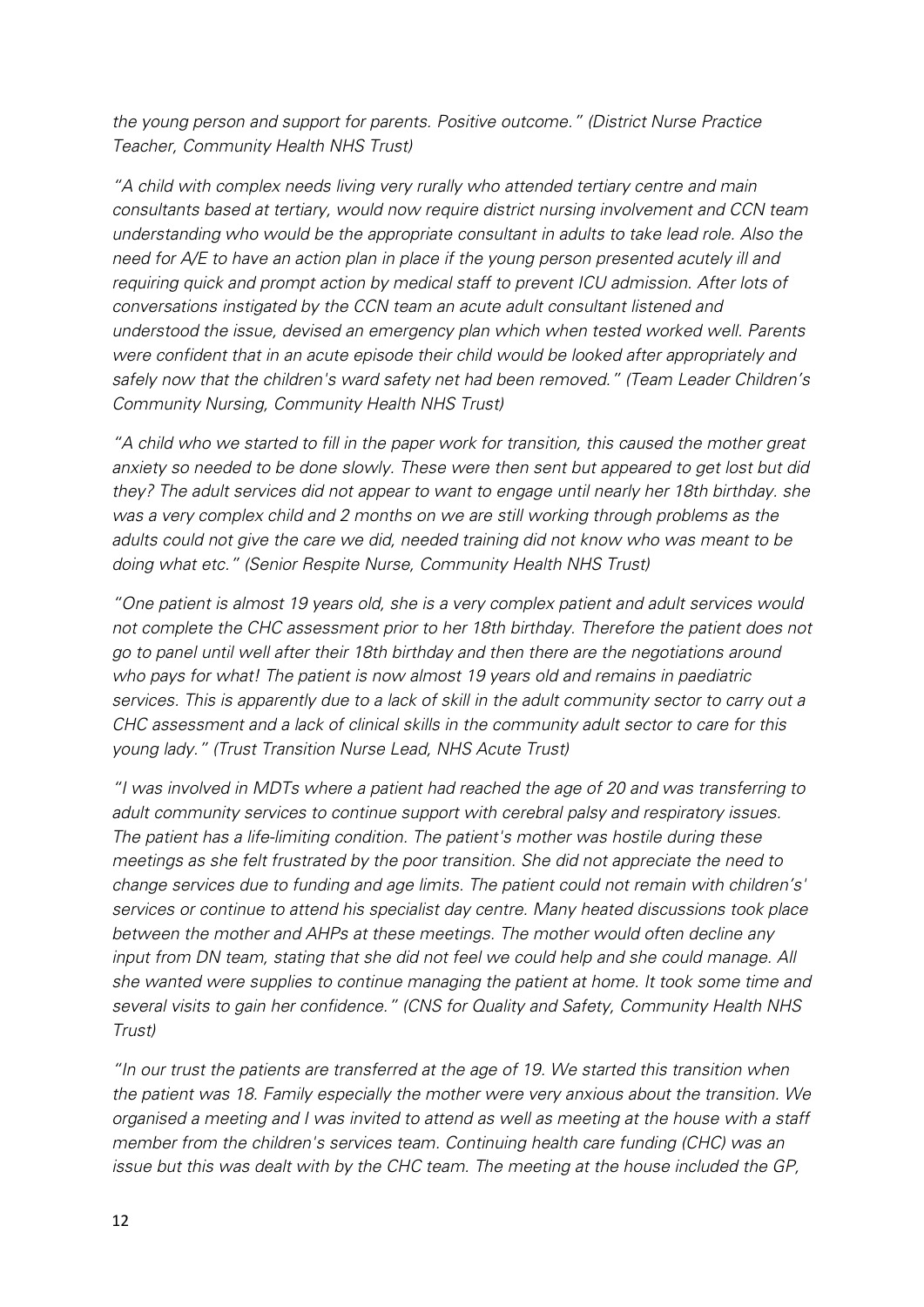*consultant, and new consultant, family, care agency, OT, Physio and the patient. We continue to have 3 monthly meetings. The main difficulty we encountered was the family's expectations for the District Nursing service to visit as soon as they called us and it took a long time for the family to understand the differences between t the two services as we unable to just visit when they requested it." Community Practice Teacher District Nurse, Community Health NHS Trust)*

*"A young man with Duchenne Muscular Dystrophy was referred to me when he made the transition from paediatric to adult services. I had little knowledge or experience of working with this condition / age group as most of my patients are elderly with LTC. I had no formal handover what so ever, but conducted my own initial assessment to gain the relevant information. I liaised with the Continuing Health Care Office and negotiated that they would complete the HNA and DST. I liaised with other members of the MDT who were involved in his care. The family were very concerned that the level of support they would receive from adult community services would be much less than that they had received from paediatric services, and as a District Nurse I felt ill equipped to bridge this gap." (Community Matron, Social Enterprise)*

## **8. Summary of general transition survey**

In total 397 people from mixed clinical disciplines responded to the general transition survey. Many comments received highlighted the fact that transition from children's services to adult health services is a time of physical, emotional, social and psychological change for young people and often an anxious time for families and carers and professionals. Young people have to understand and adapt healthcare services that are very different from the services they have used as a child.

The data from the on-line survey demonstrates similar problems with communication between children's and adult services often cited as a main concern, lack of equipment and care gaps in service. An example being when a young person is discharged for children's services at the age of 16 years and require District Nursing services within their own home but the DN service unable to accept the person referred until they reach 18 years of age. Generally the survey found that healthcare professionals felt they were not adequately equipped to manage the transition pathway, as they felt they lacked appropriate training and experienced problems with access to transition resources.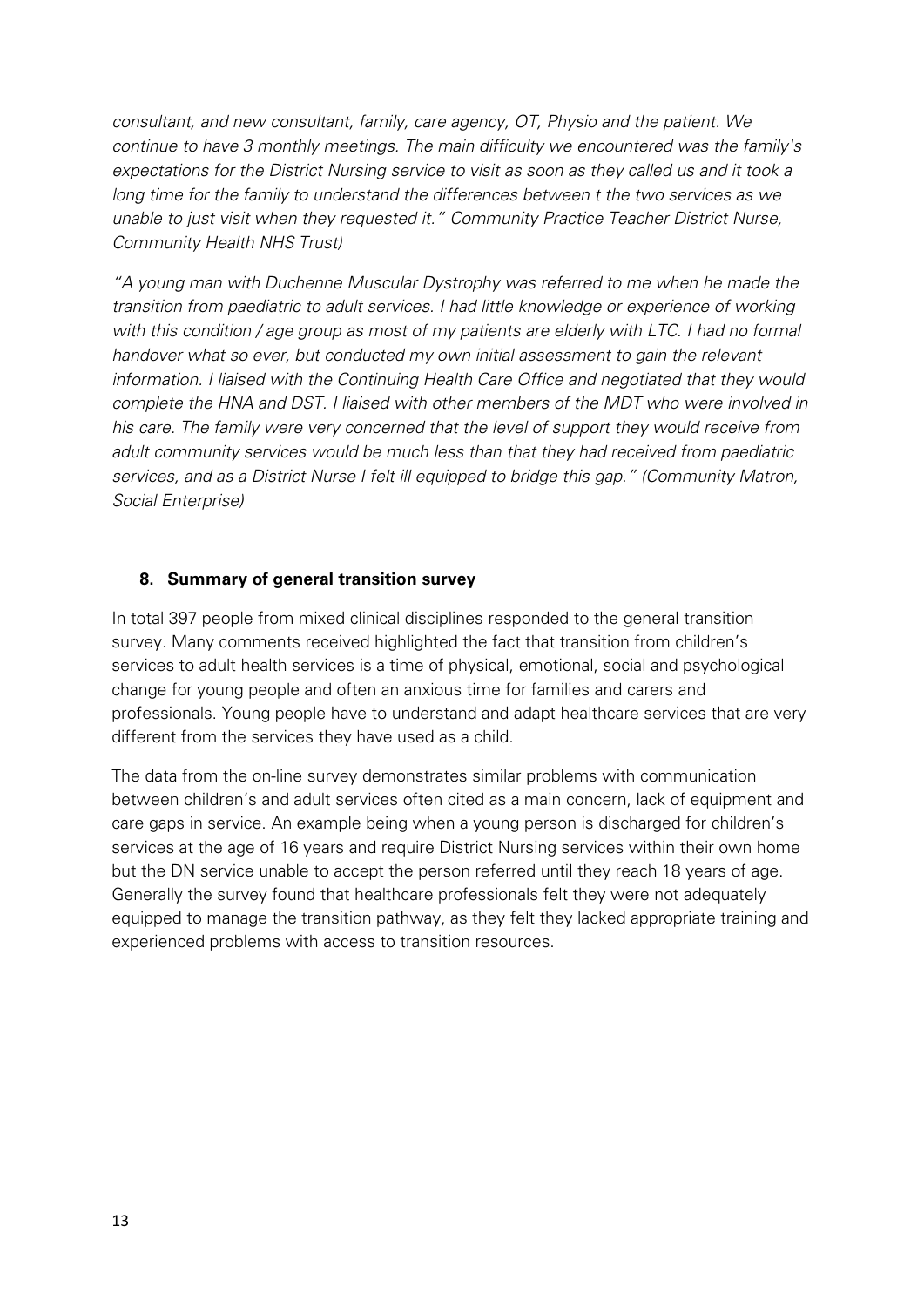# **B. Educators' Survey**

To inform the development of an online resource for educators, the QNI gathered information about any education or training currently delivered to nursing students about transition from children's to adults' services.

Educators were asked, how important was it to include information about transition from children's to adult services in the programme taught?

Results showed that 69.23% (n=18) felt that this question was very important, 23.08%  $(n=6)$  felt it was important, 3.85%  $(n=1)$  felt it was quite important and 3.85%  $(n=1)$  felt it was not important.



One educator said that she felt it was important to teach transition to primary and community care nurses whilst another educator said that it would be more beneficial to teach General Practice Nurses, as "*they would see more patients than District Nurses".*

The next question asked if the programmes that were currently taught addressed the issue of transition from children's to adult services.

42.31% (n=11) responded Yes and 61.54% (n= 16) responded No.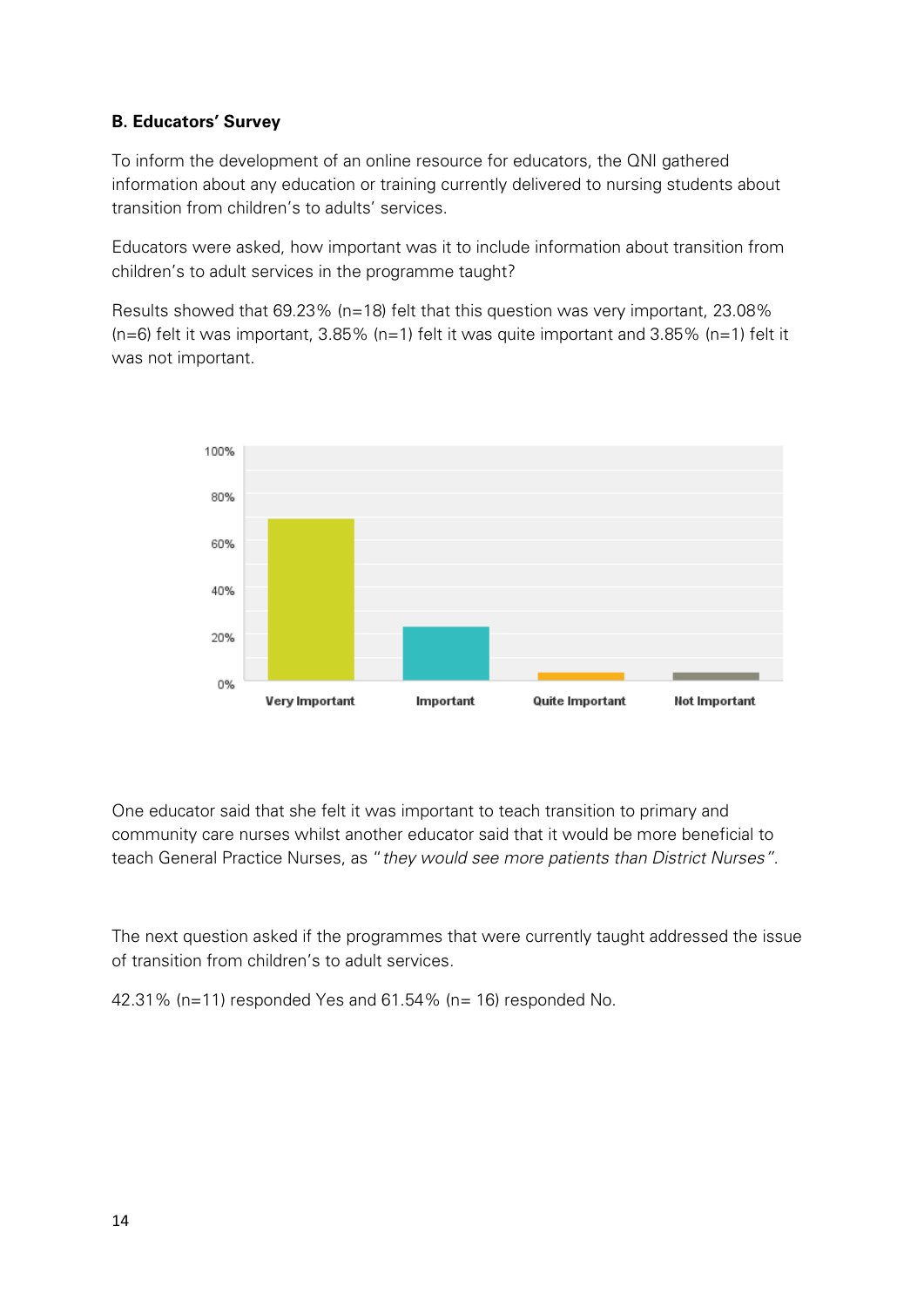

Some comments from educators include:

*"No – no transition teaching given in either pre or post registration training."*

*"This is such an important topic and yet it is not taught at our university."*

*"Following our students participation in the QNI focus groups around teen transition, we will consider how to include this in the curriculum, moving forward."*

The survey asked within the current programmes of teaching, what study materials and content was offered on issues relating to transition from children's to adult services.

From the answers given, 23.08% (n=6) educators said that text books were used, 34.62%  $(n=9)$  used research papers, 42.31% (n= 11) used on-line resources, 38.46% (n=10) used external materials from expert organisations and 19.23% (n=5) had visits from an external organisation. 42.31% (n= 11) used no study materials as their organisation did not teach on transition.

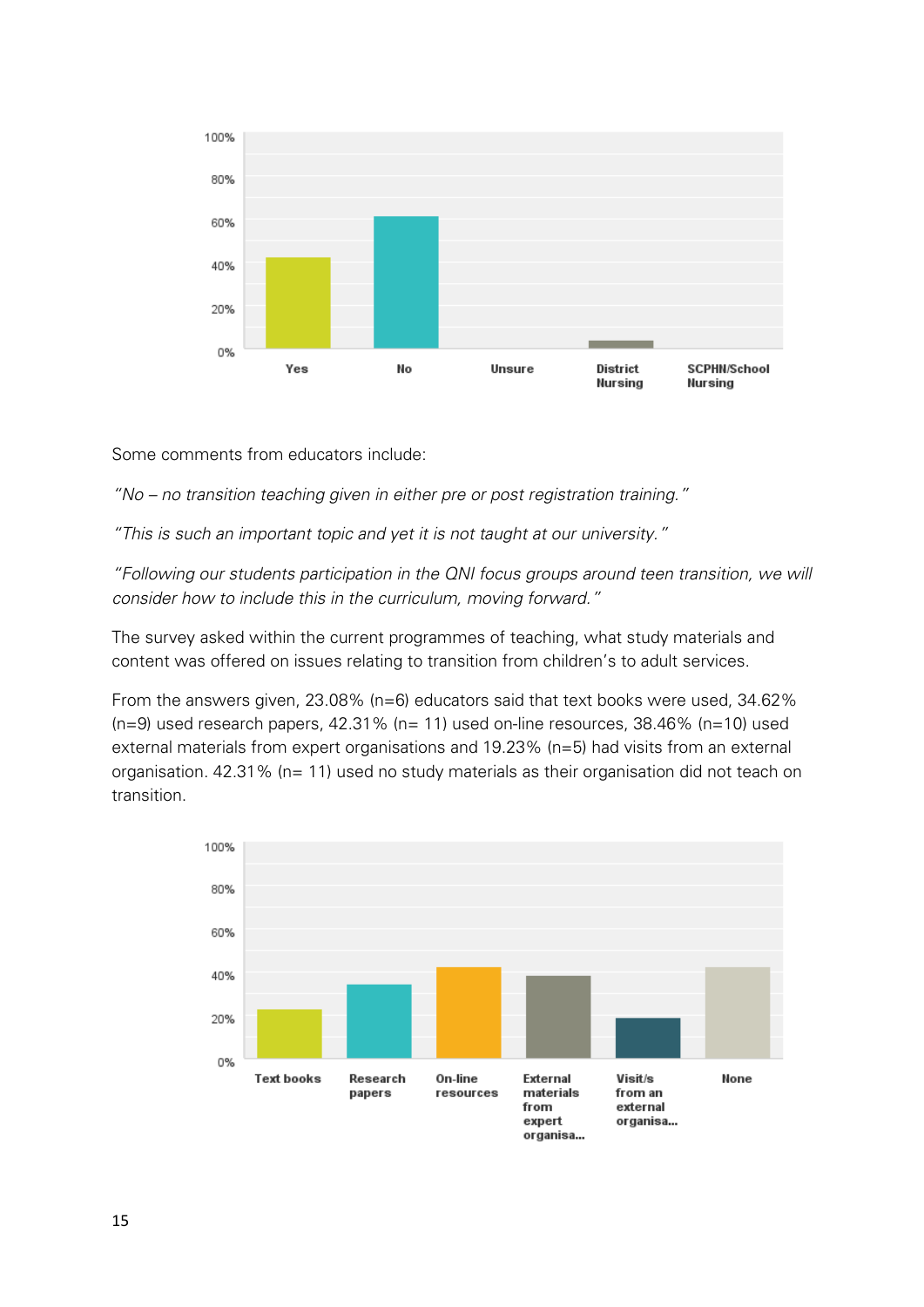Some comments from this question include:

*"The university arranges lectures on transition from clinical colleagues"*

*"Transition is mainly focussed on school nursing and the Health Visitor 0-19 agenda"*

*"Young people themselves come to discuss their experiences on some course e.g. preregistration child course and Adolescent Healthcare course"*

## **Course Materials**

The survey asked the educators what materials would help complement the programmes currently taught in relation to transition from children's to adult services (more than one answer choice could be selected).

88.46% (n= 23) thought an option to signpost to e-learning resources would be beneficial, 84.62% (n= 22) said guidance/good practice guidelines would be of benefit and 88.46% (n= 23) said tools to support best practice would be beneficial.

Several educators made suggestions that easier to access policies and guidelines would complement the content of their teaching, as it was time consuming to access these for their students.



#### **Future Resources**

The survey asked what the educators would like to see covered within a QNI online learning resource that would support their students to learn about transition from children's to adult services. Many respondents said that they would like information around communication skills and motivational interviewing. Other respondents asked for transition guidelines and policies to be included in order for them to be able to sign-post to their students and one Educator who taught on the Specialist Practitioner Qualification in District Nursing said: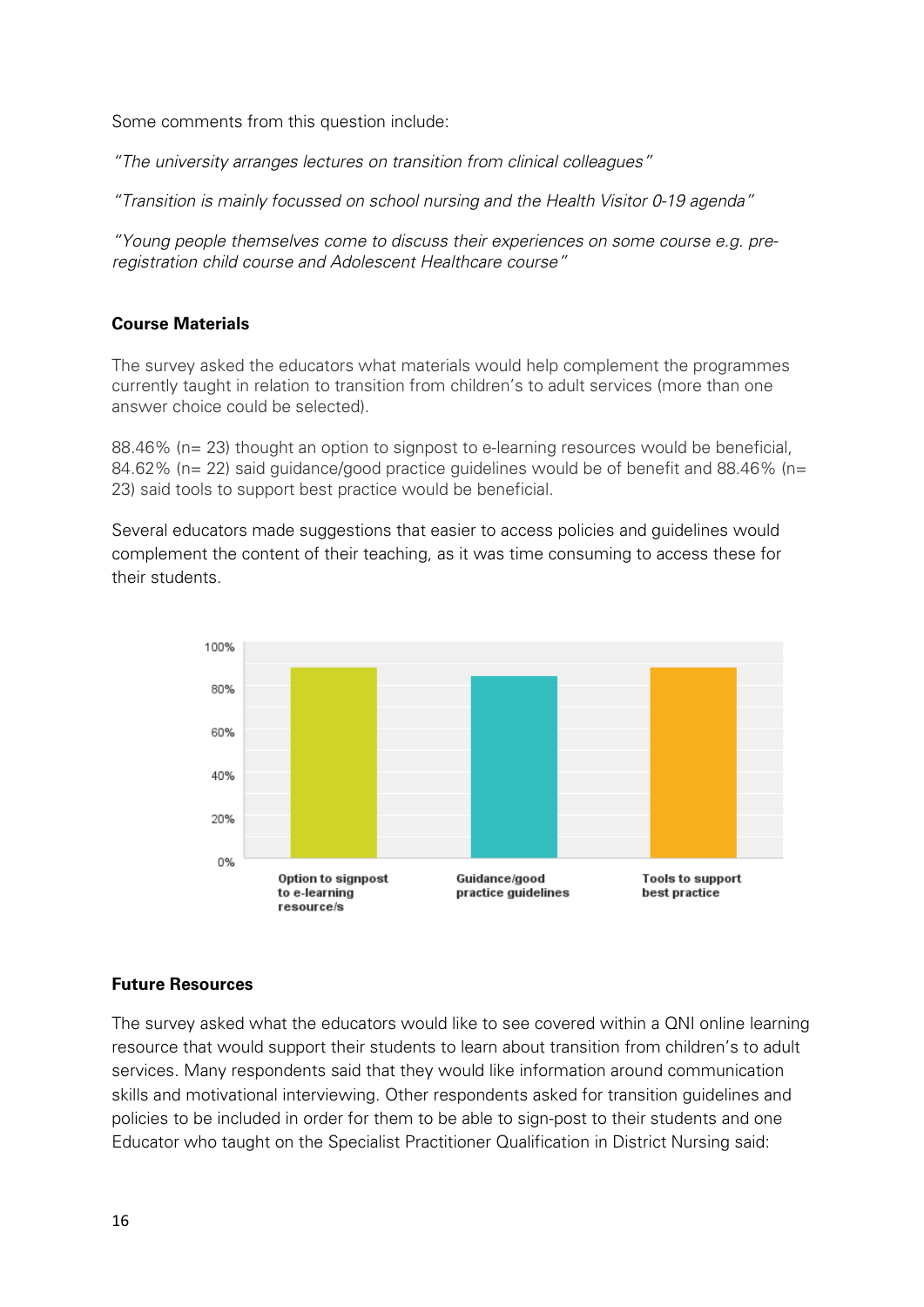*"On the district nursing programme, all the students will be adult nurses and might not have an understanding of the characteristics of child services. It would be helpful if online teaching resources included a description of the characteristics of child services so that district nursing students/adult nurses had an appreciation of any difference in philosophy or delivery between child services and adult services. At the same time, whilst district nursing students are going to be familiar with the principles of working with family carers, more often than not, the family carers they work with will be the sons and daughters of the patient. They will not be parent-carers. It would be helpful to include content pertaining to whether the expectations and experiences of parent-carers are in different to those of what district nurses would regard as more traditional carers.*

# **Summary of Educators' Survey**

The feedback from the educators' survey was small in number, with 26 educators responding. However the survey data reflected the data analysed from the five university focus groups, in addition to feedback from educators who attended the four general focus groups that were delivered around the country.

Overall, educators said that they felt it was very important that young people's transition should be taught within their teaching programmes with a large percentage of educators saying that transition wasn't currently taught at all. All respondents said that an online transition learning resource would be very beneficial with content to include communication skills and transition guidelines and policies in order to signpost their students more effectively.

# **C. Young People's Survey**

The QNI sent out a third survey specifically for young people to complete to seek their views on transition in order to ensure that nurses are supported with relevant information and to inform the content of the online learning resource for nurses and educators. In addition to young people responding there was also input from family and carers.

# **1. Transition Process**

The survey asked if the young person felt there was a process to support their transition from children's to adult community services. 39.13% (n= 9) said that there was a process to support transition, whilst  $60.87\%$  (n= 14) said that there was no process.

# Comments included:

"I am a parent carer of a 21 year old with complex needs. The process is very poor at the moment. Even though there is a Transitions Team there are parent carers and young people who even at leaving college at 18 don't know what is out there for them - yet they should have had the information in advance in order to be able to plan. Social care does not cover health, and I don't speak to the health care lead very much about the community health services only about residential college and the health funding side of things".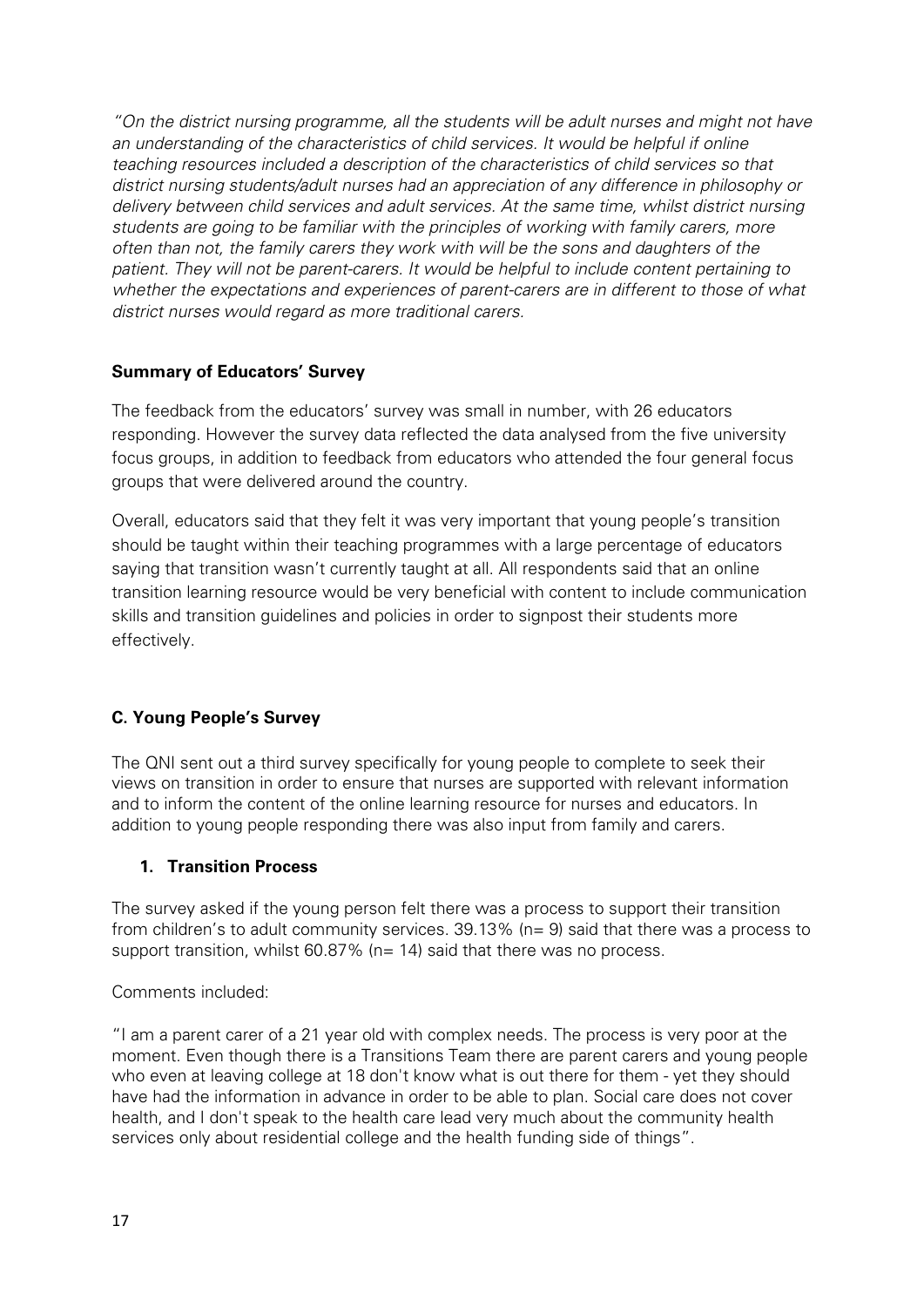"As a child growing up with illness, having been supported all the way through, to then becoming an 'adult' where support seems to have vanished, no I don't feel well supported. This comes from all types of health services, from hospital to GP. We're expected to grow up and become independent, yet we are not taught or guided through this process, simply 'dumped' in. Transition, as it stands is simply a word which has no meaning to me and I'm sure many others. There is no system and therefore, there cannot be a good process. Encourage us to become adults, rather than expect it to happen overnight".

# **2. Designated professional**

The survey asked if there was a health professional that the young person could talk to about their move from children's to adult community services. Over 50% (n= 12) said they did have someone they could talk to,  $31\%$  (n= 7) said there wasn't a health professional they could talk to whilst 13% (n= 3) were unsure.

# Comments included:

"I suppose it would be the health commissioner who deals with the health part of residential college. But there are a lot of problems with health issues and services yet I have not thought of speaking to the health commissioner about them. I just deal with them as they come along. My son uses about 10-30 health services regularly every year either once or several times, and though we have a social worker, I as parent carer do the sorting out especially if there are any problems."

# **3. Feeling involved**

The survey asked if they felt involved in decisions about their healthcare.

65.22% (n= 15) said they did feel involved, 30.43% (n= 7) said they didn't feel involved with decisions and 4.3% (n= 1) were unsure.

# Comments included:

"As a parent carer I am frustrated at the resistance to get some services. At the moment I hear that we have to have a relevant consultant to do referral to the relevant service (wheelchair, orthotics, back, nutrition, epilepsy) yet my son is discharged from all services so we are told we have to go to GP each time we need to be seen by a different service very frustrating. We have over the summer seen or spoken to the nutritionist, local wheelchair service, posture and mobility service, and continence service. If someone is discharged then are they more likely to get missed off when they have a health need if they don't know who to go to or how to do this and they have no keyworker to co-ordinate it all (or a parent carer to do it instead)."

"I feel like I should be involved, but wasn't given the right support in the run up to becoming an 'adult'. I am so used to my parents being involved, but I feel like I should be involved, but wasn't given the right support in the run up to becoming an 'adult'. I am so used to my parents being involved, but now in adults it seems they push families away, rather than encourage us to work together and for me to become more independent."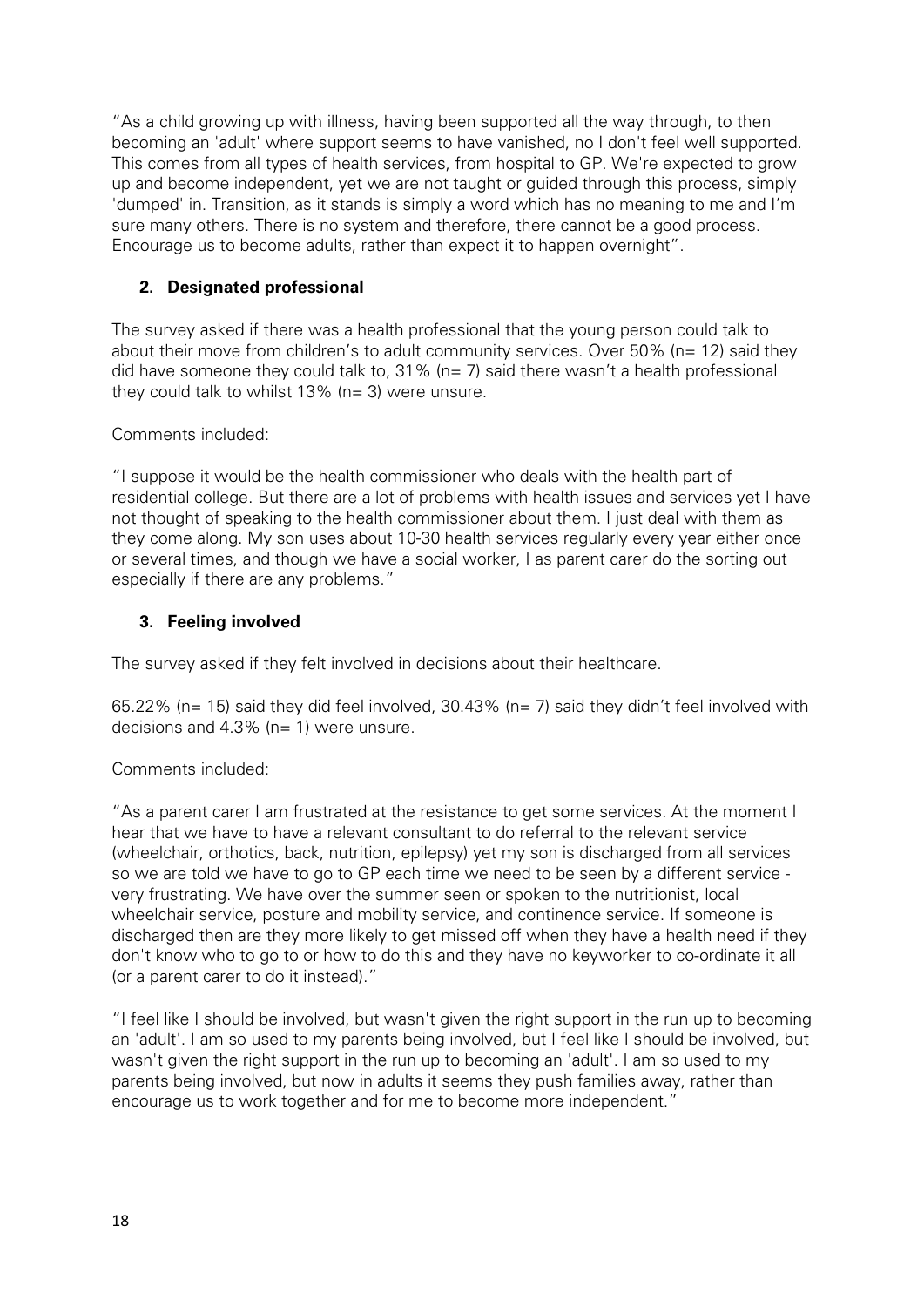# **4. Correct information**

The survey asked if the young person felt they had the right information to manage their healthcare in an adult environment. 52.17% (n= 12) said they did feel that they had the right information, 34.78% (n= 8) said no they felt they didn't have the right information and over 13% (n= 3) were not sure.

One parent made the following comment:

"Some services are not sure or aware of guidelines for taking equipment outside of the borough…. can our son take his wheelchair/ standing frame/ slings/ etc. out of borough to take to a residential college? Not had an answer on that one and one of the NICE guidelines is rather vague about cross-border issues."

A young person made the comment:

"I would have liked the process to have been more organised. Communication is a massive barrier throughout the industry and that makes it difficult, as a patient to stay on top of things. I feel that better systems could be put in place to ensure that everyone can cater to a patient's needs and that the patient feels comfortable with the process."

# **5. General Practice Nurses**

The survey asked if the young person had ever made contact with their General Practice Nurse in order to be supported with their needs. 34.78% (n= 8) said they has made contact, 52.17% ( $n= 12$ ) said that they hadn't made any contact and 13.04% ( $n= 3$ ) said they were not sure if they had ever made contact.

A parent made the comment:

"Not had any advice from anyone about doing that. We assumed we have a social worker and just ask her for anything we need, although hadn't thought about talking about all the issues we have. We have good supporting from what used to be the Learning Disability Team OT who uses her service to provide the support we need i.e. instead of referral to orthotics the LDT have taken it on themselves to look at our son's shoes and purchase the right type. They did at first ask if we had a relevant consultant who could refer us back to the hospital Orthotics but we don't and we can't get in as the hospital Orthotics department has discharged us. Have other problems with getting a temporary registration with GP receptionists locally are loath to register us unless our son has a problem, yet how do we access all 10-20 services when we need them - so far we have needed nutritionist, continence service, delivery of feeds and feeding equipment from Home Care company, and 2 wheelchair services. Who pays for these services if our son is not registered temporarily in his home town?"

Several young people gave the reasons why they go to their General Practice Nurse examples given are they attend for their flu jab, to have their ears syringed, to have wound dressings renewed and to have travel vaccines. One young person said that they would not go for any complex health condition but would rather attend the hospital which is familiar to them.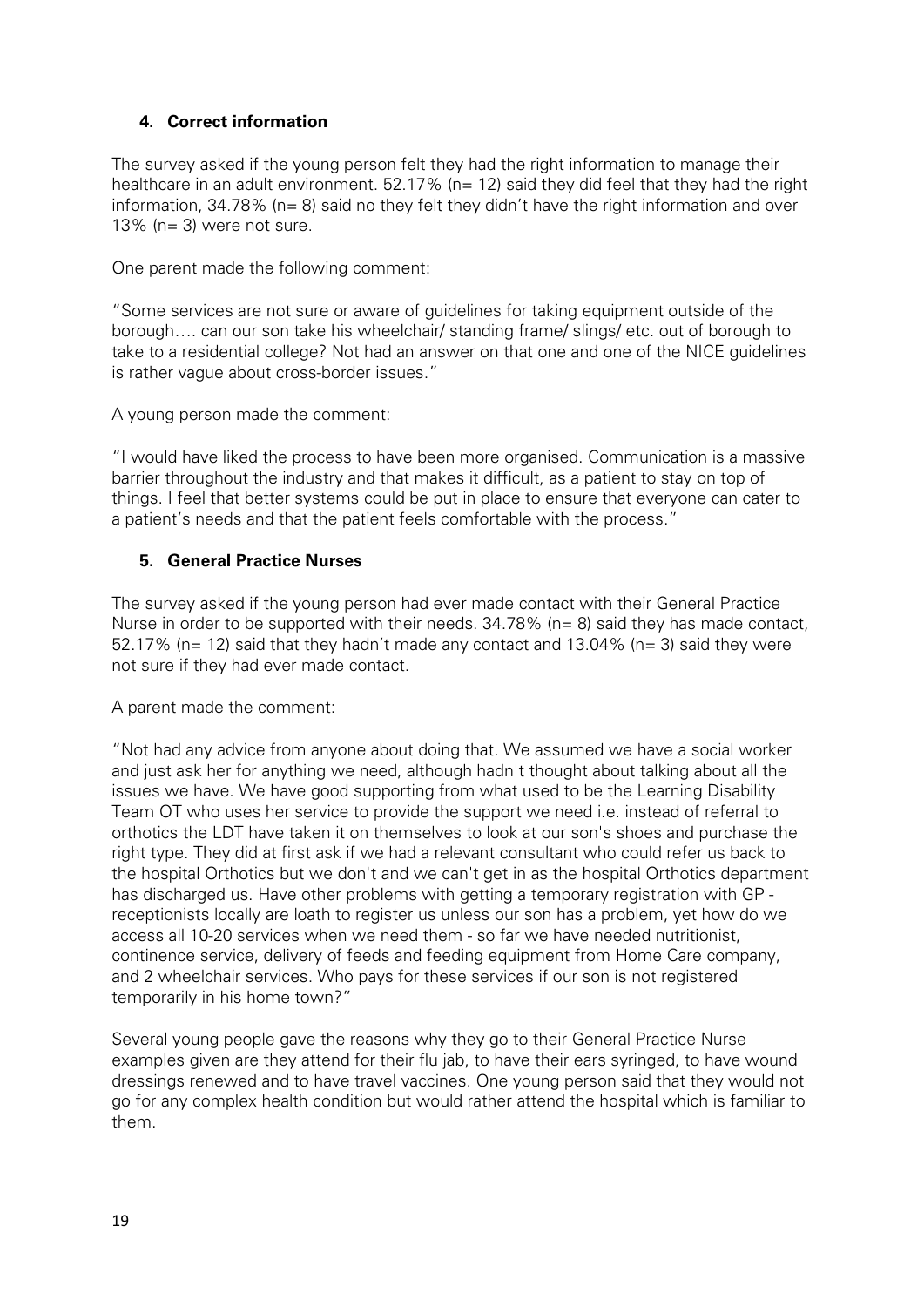# **6. District Nurses**

The survey then asked if the young person had ever been contacted or visited at home by a District Nurse. 27% ( $n=6$ ) said that they had, over 68% ( $n=15$ ) said that they hadn't and 4% (n= 1) said that there were unsure.

# **7. Overall experience**

The survey asked the respondents to rate the experience of their transition so far. Over 17% (n= 4) said their experience was excellent,  $26\%$  (n= 6) said good,  $4\%$  (n= 1) said OK, 17% ( $n= 4$ ) said poor and nearly 35% ( $n= 8$ ) said very poor.

Comments received include:

"Very stressful. Delays in making decisions. Paperwork rarely sent out confirming anything seems to be some resistance and a comment of "That's the way it is here!"

"I felt very supported by the Teenage Cancer Trust and my consultants all the way through my treatment and afterwards but towards the end felt a bit isolated."

"Poor when we had to do it initially but have improved over time. Just took a little while to settle and get our initial appointments at hospital."

The survey asked if the respondent would describe their experience of transition from children's to adult community health services so far. Comments ranged from a very negative experience of transition to a positive experience. A selection from the comments made include:

"No support from children's services in the hospital to get me into community adult services. I know that when I go to the GP surgery that I will have to tell him all my medical history again which is SO frustrating & a waste of my time."

"Not good at all - I am 15 and have been promised a transition day at the hospital where I would meet community nurses but nothing has happened yet."

"It's frustrating and upsetting. I've spent a lot of time in adult services now and each one makes me sadder than the last, we are left to our own devices and as someone who has grown up surrounded by health services, this was a shock. I'm treated differently to when I was when I was a child and feel that adult practitioners don't really care. I become just 'another patient' rather than a cared for individual."

"My experience from children to adulthood has been amazing, as I feel that I have gained a lot of independence and self-confidence."

"I feel there is a lot of support for young people but as you grow older and services drop off you can feel a bit left on your own however I understand that there has to be a cutoff point eventually but this could maybe be tailored to the person and where they feel they are in life."

The survey ended with asking for any further comments: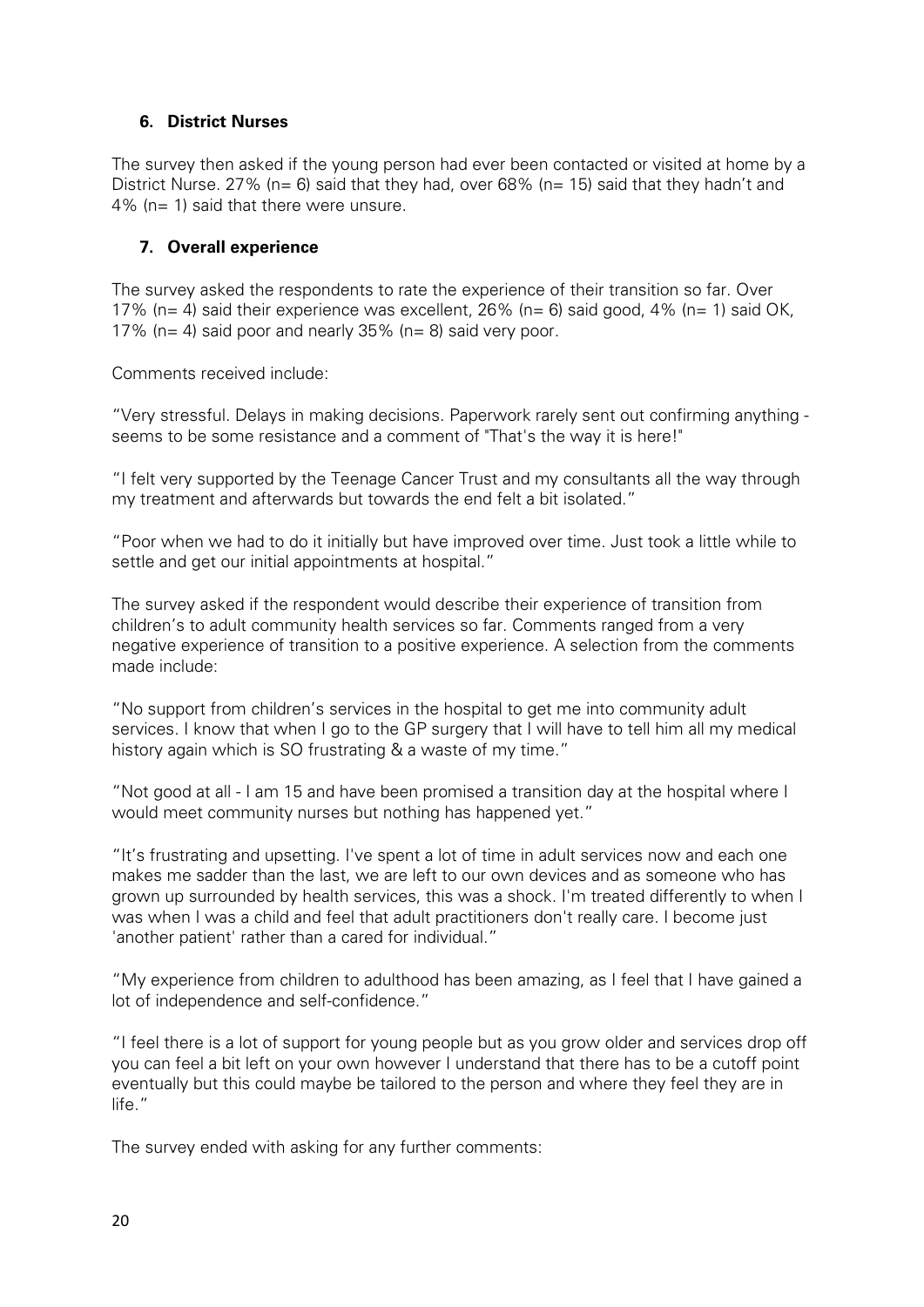"If I ever have problems with my chronic health problem, I don't even bother to go to the GP - mum takes me straight to A+E at our local city hospital because I know that if I can't be stabilised in A&E then I will be admitted straight to a ward. It would only waste time if I go to my GP because they would probably tell me to go to the A+E department anyway! I feel more secure that something will be done in hospital - I have no faith in GP services at my local surgery."

"I'm really worried about moving from children's as they know all about me. If I'm not well my mum takes me straight to the emergency room as she says my doctor at home doesn't know enough about my problem. Then I get to go on the children's ward and get sorted out."

"Hope I get a transition day soon as it's all very scary to think I will be moved to where nurses and doctors don't know about me."

More positive comments included:

"I am very happy with all the advice and support the Health Transition Team have given me over the years. I really enjoy the workshops from speakers who also have disabilities who share their experiences and I enjoy the workshops that help with living independently and the process of driving independently."

## **Summary of Young People's Transition Survey**

The results from the young people's survey mirrored the findings from the focus groups attended by young people and/or family/carer. These are detailed separately on the QNI website.

Many respondents raised concerns that they were moving from a "safe" children's service to an unknown adult service, where they often felt unsupported with their health and social needs. Poor communication between children's services and adult community services were frequently cited, with inadequate or no clinical handovers happening between services that left the young person and their family feeling isolated.

Examples were cited of young people who felt abandoned and lost in the healthcare system with concerns about moving from familiar services to unknown adult services. Several young people felt they had been failed in their transition pathway as they were insufficiently informed and prepared for the changes they would encounter.

Several comments from parents included concerns about the funding and supply of equipment aides required for their young person particularly when moving from one geographical area to another i.e. young person moving from the home environment into a residential college in a different part of the country and wanting to take their equipment aides with them. Other parental concerns included comments about feeling overburdened and overwhelmed with new systems and feeling excluded from the decision-making process about their child's care.

Respondents gave examples that although they would access primary or community services for some health needs e.g. wound dressings or vaccinations, they would be